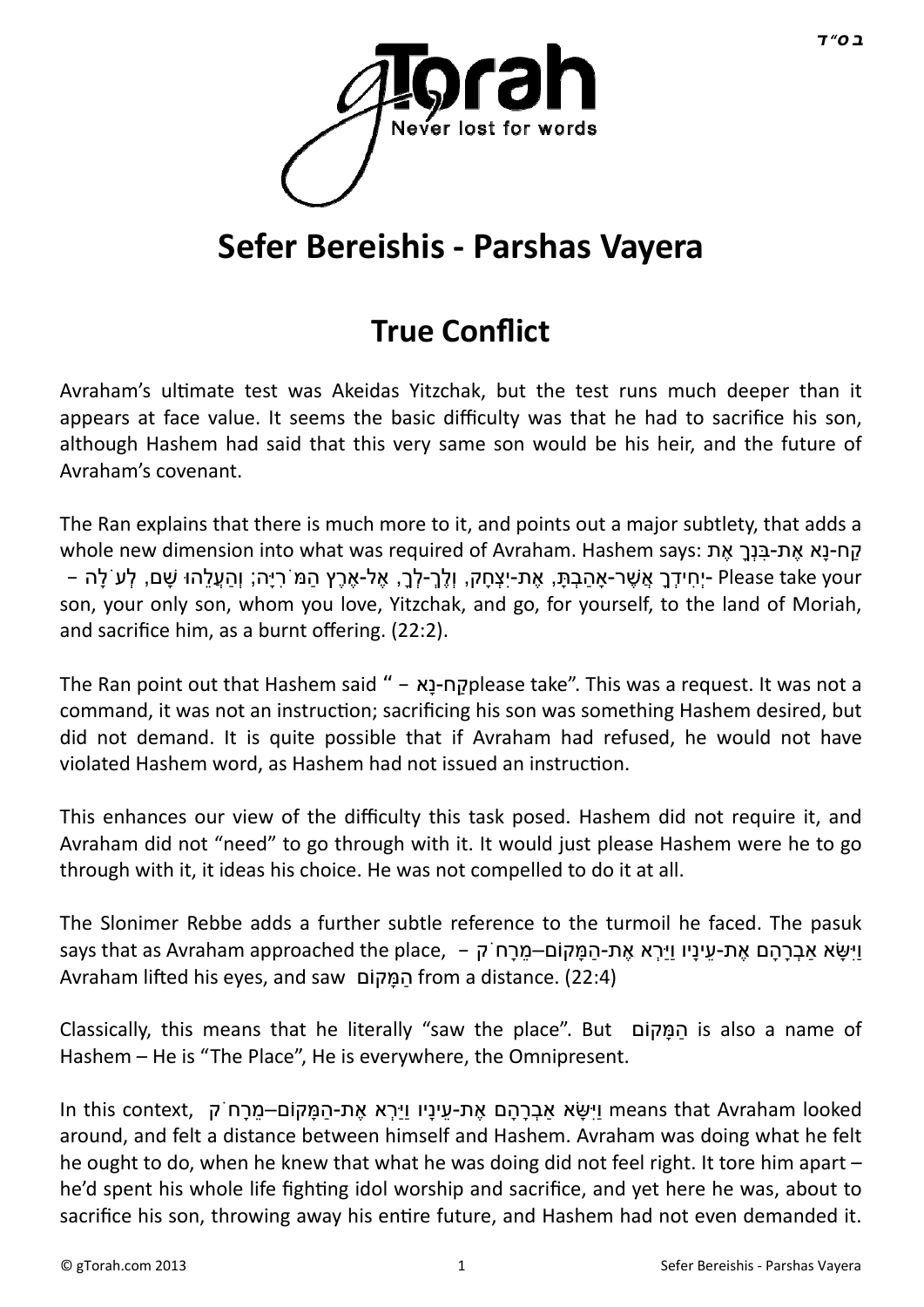ּהַיָּרָא אֶת-הַמַּקוֹם–מֵרַח<sup>ְ</sup> ק-Avraham looked around, and felt a distance between himself and Hashem.

We read this on Rosh Hashana, and perhaps, apart from the obvious merit this story brings, perhaps we can also relate to this on a personal level. Things aren't always clear cut what we have to do, what's right. We don't always "feel it", but sometimes, we have to persevere with what we have to do, and we will come out better for having done so.

## **Running**

As Avraham recovers from his circumcision, the temperature gets blazingly hot, with the goal that Avraham relax and recuperate from. Avraham was not to be held back:

ּוַיֵּרָא אֵלָיו ה' בְּאֵל ֹנֵי מַמְרֵא וְהוּא י שַׁ בפֶּתַח הַא הֵל כְּחֹם הַיּוֹם. וַיִּשָּׂא עֵינַיו וַיַּרְא וְהִנֵּה שָׁל שַׁה אַ נַשִּׁים נַצַּבִים עַלָּיו וַיִּרְא וַיַּרַץ לִקְרָאתָם מַפֶּתַח הָא הֶל וִישָׁתַּחוּ אַרְצַה – Hashem appeared to him in the plains of Mamre; and he was sitting at the entrance of the tent when the day was hot. He raised his eyes and noticed three men were approaching him, and he saw them. He ran toward them from the entrance of the tent, and he prostrated himself to the ground.

His location, "from the entrance of the tent" is established when the setting is described, yet repeated when he departs. Why?

The Kehilas Yitzchak explains that the Gemara in Brachos teaches that one who leaves a synagogue should not take large steps while leaving – he shouldn't appear happy when departing a mitzvah. There is also a halacha in the Shulchan Aruch that it is a mitzvah to hurry towards any mitzvah.

If someone is switching from one mitzvah to another, should he run or not? A potential paradox appears: if he runs, it appears to devalue the first mitzvah; if he doesn't run, then he isn't doing the mitzvah of running to perform the second mitzvah!

The resolution is that if the first mitzvah is greater than the second, then he shouldn't run; so as to not devalue the first and greater mitzvah. If the second mitzvah is greater, the he should run in order to fulfill the second greater mitzvah with haste and zeal. What if the two are equal? He should walk the first half of the journey and run the second half, in this way he fulfills both obligations.

The Gemara in Shabbos teaches that receiving guests is greater than speaking to Hashem. Accordingly, when Avraham went to bring in guests, although having been speaking to Hashem, the second mitzvah was greater than the first; Avraham had to run the entire journey. Therefore, the Torah records that he ran towards them to praise his eagerness to run towards the second mitzvah the entire journey; "from the entrance of the tent".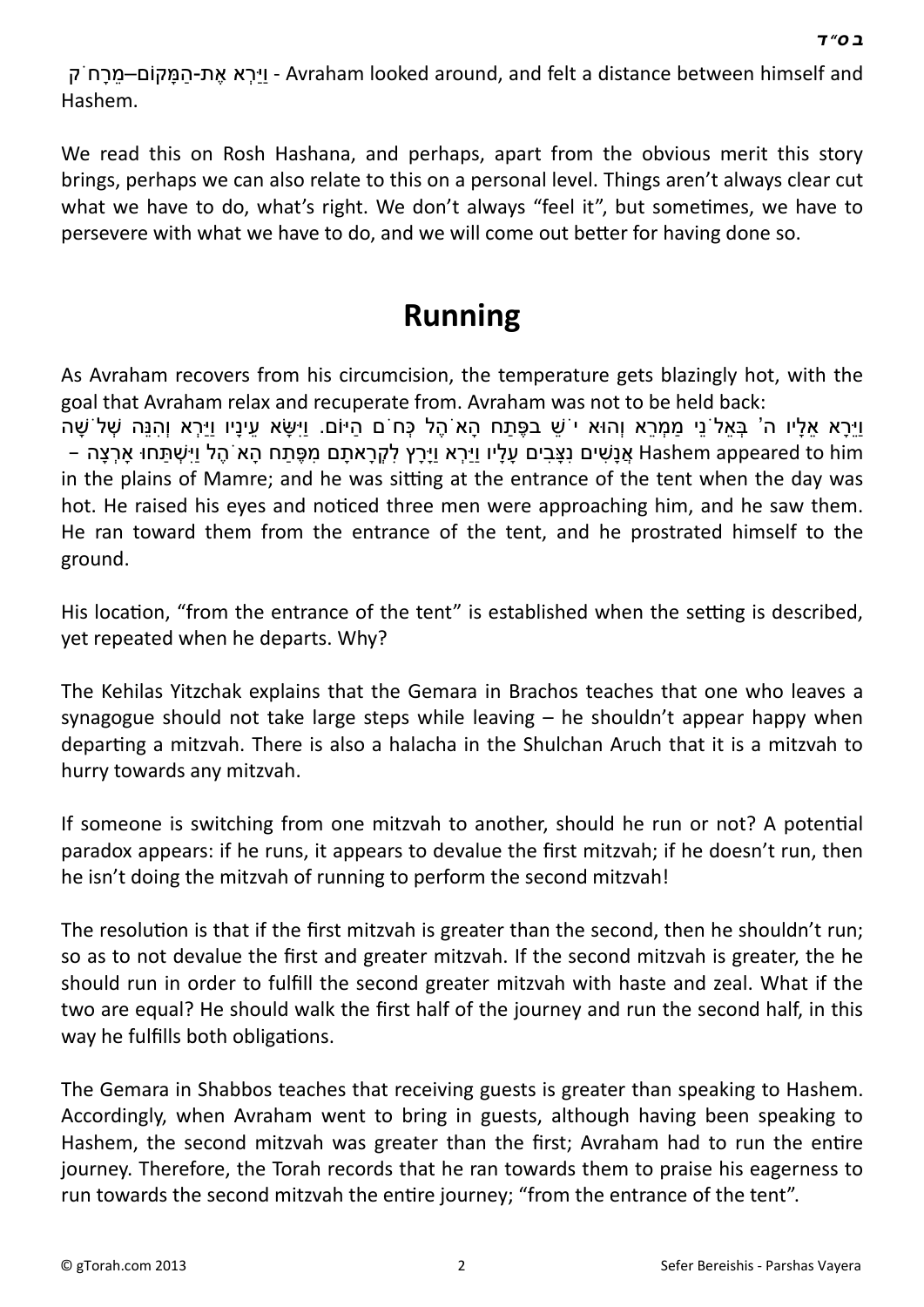## **On Relativity**

Hashem sent two angels to Sedom, one to destiny the city and the other to save Lot. The people of Sedom had become so evil and corrupt that Hashem had to destroy the entire city. It is taught that Sedom were familiar with the concept of kindness; they just twisted it in the most perverse way.

Chazal teach that if poor people appeared in the city, they'd receive charity, not let the pauper spend those coins to buy food and lodging in the city. Sedom took the attribute of chesed and warped it to what they saw as ethical, what they believed kindness to be.

Lot brought the angels, disguised as travelers into his home, which was prohibited by law in Sedom. He offered them food and refuge, punishable by death. A mob gathered outside to dispense Sedom's form of justice, and demanded the release of the travelers to meet their fate. Lot attempted to buy off the mob, but offering to send out his two daughters in their place, to be done with as they please, and was willing to sacrifice his own life to protect his guests. At this point, the angels interceded, striking their attackers with blindness. They inform Lot that he must flee from Sedom to save himself. This is the Torah's record of the story.

Rashi (19:29) says that Lot merited from being rescued from Sedom, because when Avraham hid Sarah in a box before entering into Egypt, Lot didn't inform the Egyptians that Sarah was hidden inside. Lot could have told the Egyptians who would then kidnap Sarah, kill Avraham, and Lot would inherit all of Avraham's property; but instead he kept his mouth shut.

Lot's only true merit was from not informing on Avraham and Sarah; this made him salvageable from Sedom's sentence years later.

Lot was willing to give up his life for hosting guests in the incredible manner delineated above; is it reasonable that his saving grace came from not getting his own uncle killed?

Rashi (19:17) also says that the angels warned Lot not to look at Sedom being destroyed because Lot himself wasn't fit to be saved through his own merit, but only through Avraham's merit which is controversial to what I just said above.

Rav Dessler explains the difficulty of a mitzvah isn't the same for two people. It isn't even the same twice over for the same individual! If as a child, one learnt all the laws of Shabbos, and he grows up in an observant home, then not much credit is due for not cooking lunch on Shabbos. Its instinctual knowledge not to (and perhaps even why not to) violate Shabbos. Additionally, the potential disgrace he'd be to his friends and family stop the thought from occurring. Such a person's struggle in life doesn't include the will he/ won't he of cooking on Shabbos, but something more sophisticated; such as will he study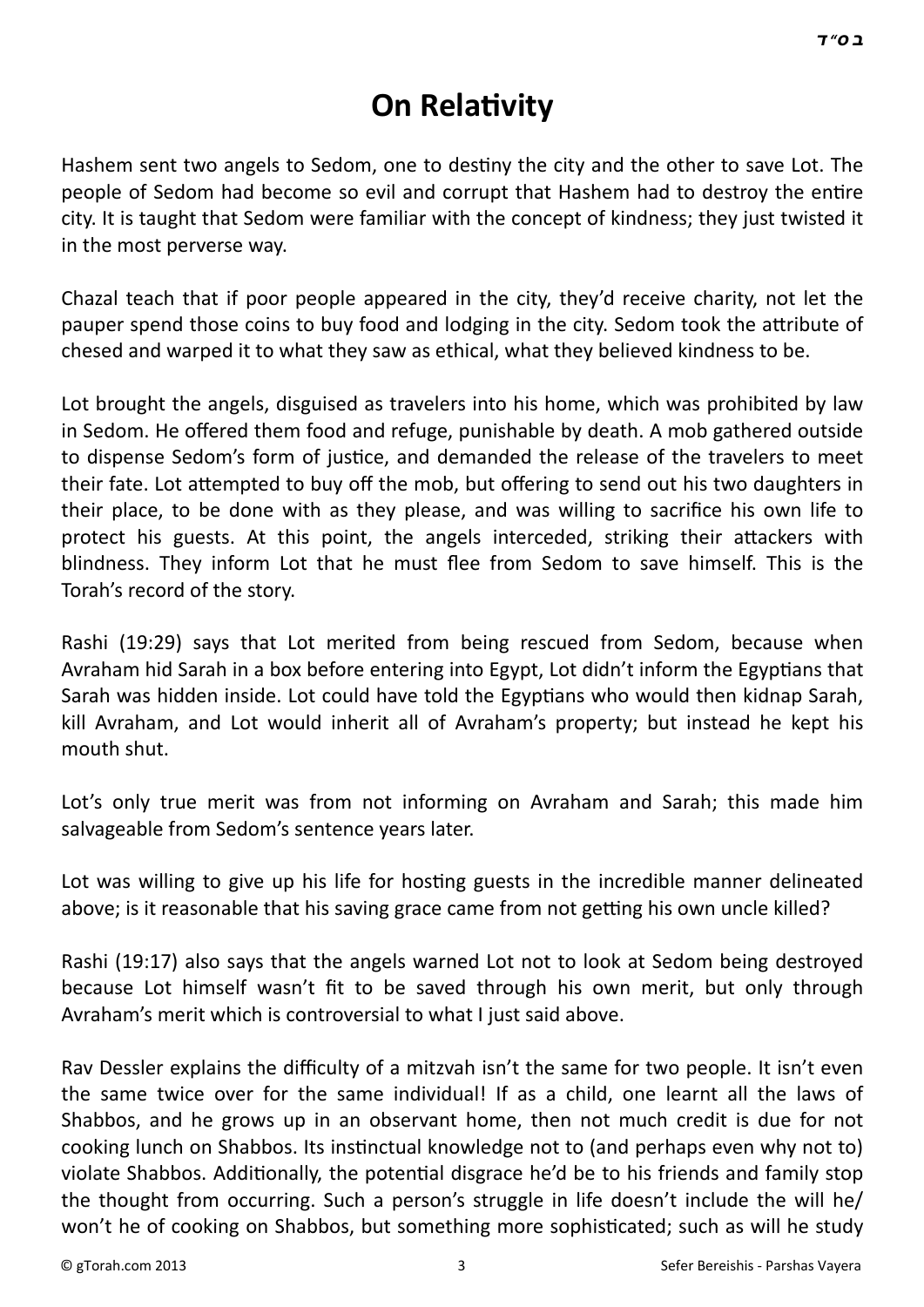Torah regularly while juggling a family and career? Will he be haughty; or gossip? The salient point is that every Jew is on their own level with their own respective trials and tribulations. But if you become so accustomed and acclimatized to something, it stops being a thought process, it isn't a test  $-$  it literally becomes natural. The Evil Inclination has no pull over something so naturally instinctual to a person.

Lot grew up in the house of the kindest man who ever lived – the epitome of chessed. After living with Avraham for so long, and following his example day by day, Lot was accustomed to hosting guests. Lot couldn't not be kind to people, he'd been living that way for so long. If so, Lot's conduct of self-sacrifice is not as valuable as it seems. There is still merit received for mitzvos done with no choice, but not necessarily enough to save Lot. It is demonstrably not genuine kindness – what sane individual offers his own children to a baying mob?!

An analysis of Lot sheds light on the matter. Lot had extreme passion for financial success – he was the manager of Avraham's farming businesses. They part due to a financial disagreement. In this vein, not informing on his uncle takes on a new dimension.

If Lot would have informed on Sarah, he would have been fabulously wealthy. He would take ownership of all Avraham's assets and live a carefree life. This was truly a difficult test for Lot; in a field he had no training or experience. But Lot conquered his inclination for money, and didn't tell on Sarah.

It is this act, which appears fairly insignificant to the untrained eye, which turned the balance in his favor, enabling his rescue from the doomed city of Sedom. Clearly then, the value of our actions is directly proportional to the effort required to perform them.

#### **Embittered Lives**

Hashem told Avraham that his children would be enslaved in a land not their own for 400 years. Yet we find that they left after just 210 years of actual enslavement. Where is the missing 190 years?

There is an answer suggested that Egypt treated the Jews much worse than they should have, so as we say in המקום ברוך during Seder night: הקץ את חשב הקבה"ש - Hashem calculated the end. What "end" is this talking about? Hashem hastened the גאולה and reckoned off 190 – קץ) from 400)- leaving us with 210.

In the Haggada we read how – וַיִּמְרְרוּ אֶת חִיּיהֶם They embittered their lives (Shemos 1:1) The Vilna Gaon points out how this is very subtly hinted to by the notes. The notes on are וימררו את חייהם which literally means "they got up and went". Additionally, the numerical value of this is 190! They were over-embittered to a value of 190, so they got up and went!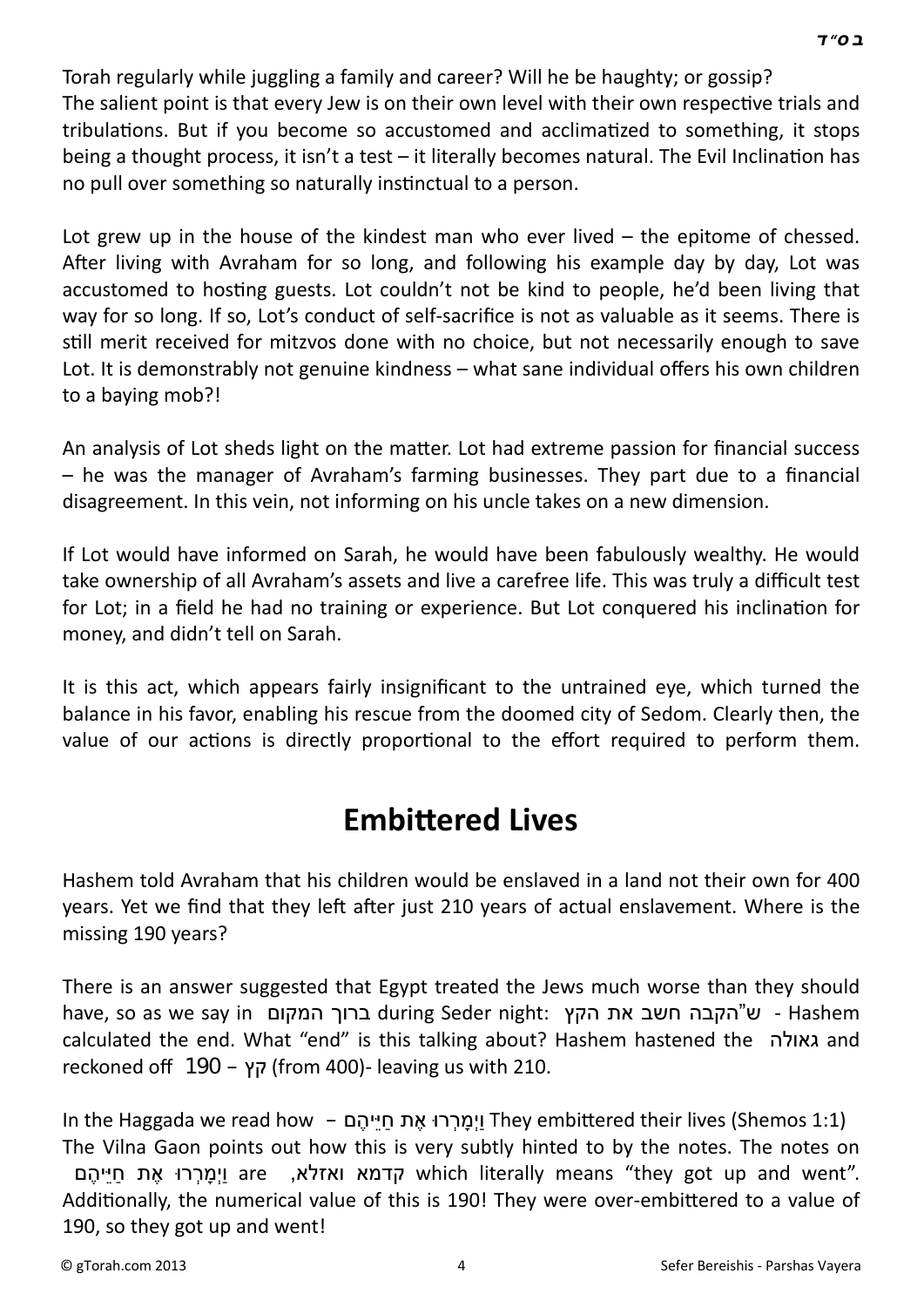R' Yosef Chaim Sonnenfeld points out that the redemption from Egypt was only completed 7 days after it began, when the Red Sea parted and when Paroh and his army were destroyed, so where is this reflected in historical events?

He answers that the 400 years were counted from Yitzchak's birth. The extra week is found at his circumcision. Yitzchak was only circumcised 7 days after his birth  $-$  so only became Jewish then, and only 400 years from then were the Jews genuinely free.

### **Context is Key**

ויען אבְרַהַם וי אמר הנּה נַא הוֹאלְתּי :When Hashem first speak to Avraham, he is humbled – לְדַבֵּר אֶל אֲדֹנֵי וְאָנ<sup>ֹ</sup>כִי עַפַּר וְאִפֶּר (And Abraham answered and said, "Behold now I have commenced to speak to the Lord, although I am dust and ashes."

The Gemara in Chulin says that for displaying such humility, his descendants would earn the mitzvos of the ash of the Para Adumah – Red Heifer; and dust of the Sotah – a woman brought to the Temple accused of adultery was forced to drink a concoction which had dust from the foot of the Altar in it.

There is an obvious yet superficial connection of dust to dust, ash to ash; how are Sotah and Para Adumah a relevant reward to his humility for saying Afar v'Efer?

The Dubner Maggid tells a story of an influential member of society who invited the townsfolk and leaders to his son's lavish wedding. A great rabbi arrived, wished congratulations, but felt unworthy of sitting on the designated rabbis table; and quietly took his seat in the corner of the room. The host noticed, and he requested that the whole table of rabbis move to the table in the corner to join this great rabbi. He manipulated the context to make the insignificant corner table into one where great rabbis sat.

The Dubner Maggid explains that this is precisely what Hashem did; He took what Avraham said, and changed the context from dust and ash as worthless matter, into dust and ash as Mitzvos, incorporating them into Torah, making them building blocks of the universe.

Another explanation is suggested by the Beis HaLevi: Dust of the earth has no past, but immense potential for the future, it is the cradle of life, at the very bottom of the food chain; it grows plant life, which in turn sustains animal life and so on. Ash has no future whatsoever, but has a detailed past, being the charred remains of something that once lived. Avraham intended to mean that he had no past, like earth, and no future, like ash.

Hashem inverted this, by giving the Mitzvah of Sotah, which cleans the woman's past through dust, and Para Adumah which purifies the person's future through ash.